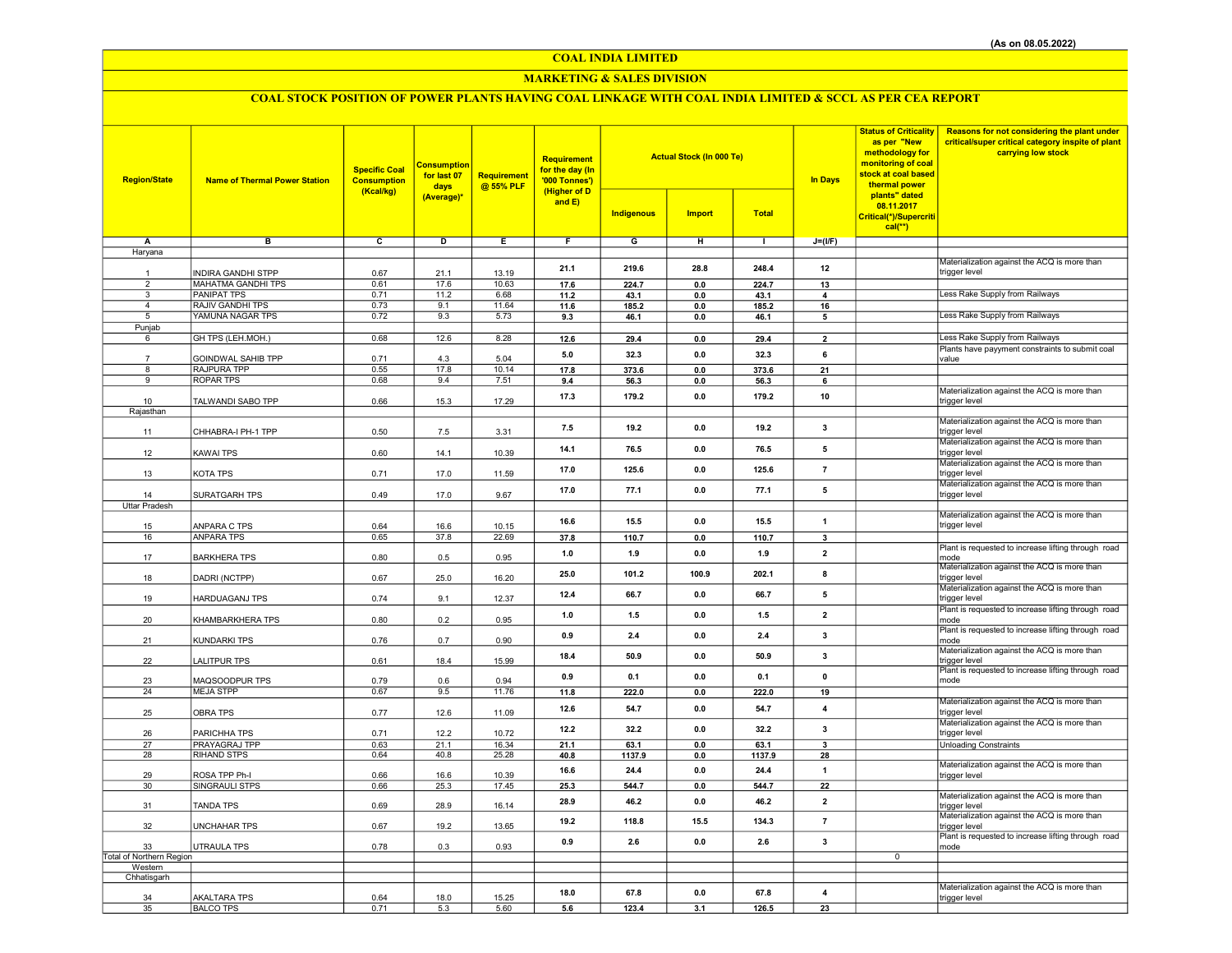#### COAL INDIA LIMITED

## MARKETING & SALES DIVISION

## COAL STOCK POSITION OF POWER PLANTS HAVING COAL LINKAGE WITH COAL INDIA LIMITED & SCCL AS PER CEA REPORT

| <b>Region/State</b> | <b>Name of Thermal Power Station</b>                | <b>Specific Coal</b><br><b>Consumption</b><br>(Kcal/kg) | <b>Consumption</b><br>for last 07<br>days<br>(Average)* | <b>Requirement</b><br>@ 55% PLF | <b>Requirement</b><br>for the day (In<br>'000 Tonnes')<br>(Higher of D<br>and E) | <b>Indigenous</b> | <b>Actual Stock (In 000 Te)</b><br><b>Import</b> | <b>Total</b>   | <b>In Days</b>          | <b>Status of Criticality</b><br>as per "New<br>methodology for<br>monitoring of coal<br>stock at coal based<br>thermal power<br>plants" dated<br>08.11.2017<br>Critical(*)/Supercriti<br>$cal$ <sup>**</sup> ) | Reasons for not considering the plant under<br>critical/super critical category inspite of plant<br>carrying low stock |
|---------------------|-----------------------------------------------------|---------------------------------------------------------|---------------------------------------------------------|---------------------------------|----------------------------------------------------------------------------------|-------------------|--------------------------------------------------|----------------|-------------------------|----------------------------------------------------------------------------------------------------------------------------------------------------------------------------------------------------------------|------------------------------------------------------------------------------------------------------------------------|
| А                   | в                                                   | $\overline{c}$                                          | D                                                       | Е.                              | F.                                                                               | G                 | н                                                | $\mathbf{I}$   | $J=(I/F)$               |                                                                                                                                                                                                                |                                                                                                                        |
|                     |                                                     |                                                         |                                                         |                                 | 5.1                                                                              | 7.1               | 0.0                                              | 7.1            | $\mathbf{1}$            |                                                                                                                                                                                                                | Materialization against the ACQ is more than                                                                           |
| 36                  | <b>BANDAKHAR TPP</b>                                | 0.71                                                    | 5.1                                                     | 2.81                            |                                                                                  |                   |                                                  |                |                         |                                                                                                                                                                                                                | trigger level                                                                                                          |
| 37<br>38            | <b>BARADARHA TPS</b><br><b>BHILAI TPS</b>           | 0.77<br>0.76                                            | 20.3<br>7.8                                             | 12.25<br>5.01                   | 20.3<br>7.8                                                                      | 201.2<br>104.4    | 0.0<br>0.0                                       | 201.2<br>104.4 | 10<br>13                |                                                                                                                                                                                                                |                                                                                                                        |
|                     |                                                     |                                                         |                                                         |                                 |                                                                                  |                   |                                                  |                |                         |                                                                                                                                                                                                                | Materialization against the ACQ is more than                                                                           |
| 39                  | <b>BINJKOTE TPP</b>                                 | 0.75                                                    | 0.0                                                     | 5.95                            | 6.0                                                                              | 25.1              | 0.0                                              | 25.1           | $\overline{4}$          |                                                                                                                                                                                                                | trigger level                                                                                                          |
| 40                  | <b>DSPM TPS</b>                                     | 0.69                                                    | 8.8                                                     | 4.56                            | 8.8                                                                              | 31.6              | 0.0                                              | 31.6           | $\overline{4}$          |                                                                                                                                                                                                                |                                                                                                                        |
| 41                  | <b>KORBA STPS</b>                                   | 0.67                                                    | 43.7                                                    | 22.94                           | 43.7                                                                             | 523.6             | 0.0                                              | 523.6          | 12                      |                                                                                                                                                                                                                |                                                                                                                        |
| 42<br>43            | KORBA-WEST TPS<br><b>LARA TPP</b>                   | 0.78<br>0.66                                            | 18.5<br>19.9                                            | 13.79<br>13.92                  | 18.5<br>19.9                                                                     | 191.0<br>330.9    | 0.0<br>0.0                                       | 191.0<br>330.9 | 10<br>17                |                                                                                                                                                                                                                |                                                                                                                        |
|                     |                                                     |                                                         |                                                         |                                 |                                                                                  |                   |                                                  |                |                         |                                                                                                                                                                                                                | Materialization against the ACQ is more than                                                                           |
| 44                  | NAWAPARA TPP                                        | 0.79                                                    | 0.5                                                     | 6.28                            | 6.3                                                                              | 12.4              | 0.0                                              | 12.4           | $\overline{2}$          |                                                                                                                                                                                                                | trigger level<br>Supply restricted considering high stock at their                                                     |
| 45                  | PATHADI TPP                                         | 0.65                                                    | 4.7                                                     | 5.18                            | 5.2                                                                              | 48.8              | 0.0                                              | 48.8           | 9                       |                                                                                                                                                                                                                | end                                                                                                                    |
| 46                  | SIPAT STPS                                          | 0.68                                                    | 28.7                                                    | 26.62                           | 28.7                                                                             | 584.8             | 0.0                                              | 584.8          | 20                      |                                                                                                                                                                                                                |                                                                                                                        |
|                     |                                                     |                                                         |                                                         |                                 | 31.6                                                                             | 171.1             | 0.0                                              | 171.1          | 5                       |                                                                                                                                                                                                                | Materialization against the ACQ is more than                                                                           |
| 47                  | TAMNAR TPP                                          | 0.84                                                    | 31.6                                                    | 26.52                           |                                                                                  |                   |                                                  |                |                         |                                                                                                                                                                                                                | trigger level<br>Materialization against the ACQ is more than                                                          |
| 48                  | <b>UCHPINDA TPP</b>                                 | 0.75                                                    | 14.5                                                    | 14.22                           | 14.5                                                                             | 138.0             | 0.0                                              | 138.0          | 9                       |                                                                                                                                                                                                                | trigger level                                                                                                          |
| Gujarat             |                                                     |                                                         |                                                         |                                 |                                                                                  |                   |                                                  |                |                         |                                                                                                                                                                                                                |                                                                                                                        |
|                     |                                                     |                                                         |                                                         |                                 | 9.2                                                                              | 36.3              | 0.0                                              | 36.3           | 4                       |                                                                                                                                                                                                                | Materialization against the ACQ is more than                                                                           |
| 49                  | <b>GANDHI NAGAR TPS</b>                             | 0.69                                                    | 9.2                                                     | 5.71                            |                                                                                  |                   |                                                  |                |                         |                                                                                                                                                                                                                | trigger level                                                                                                          |
| 50                  | SABARMATI (D-F STATIONS)                            | 0.57                                                    | 4.8                                                     | 2.74                            | 4.8                                                                              | 20.7              | 65.3                                             | 86.0           | #REF!                   |                                                                                                                                                                                                                | Materialization against the ACQ is more than                                                                           |
| 51                  | <b>UKAI TPS</b>                                     | 0.67                                                    | 12.9                                                    | 9.85                            | 12.9                                                                             | 55.9              | 0.0                                              | 55.9           | 4                       |                                                                                                                                                                                                                | trigger level                                                                                                          |
| 52                  | <b>WANAKBORI TPS</b>                                | 0.67                                                    | 28.6                                                    | 20.22                           | 28.6                                                                             | 186.0             | 0.0                                              | 186.0          | $\overline{7}$          |                                                                                                                                                                                                                | Materialization against the ACQ is more than<br>trigger level                                                          |
| Madhya Pradesh      |                                                     |                                                         |                                                         |                                 |                                                                                  |                   |                                                  |                |                         |                                                                                                                                                                                                                |                                                                                                                        |
| 53                  | <b>AMARKANTAK EXT TPS</b>                           | 0.65                                                    | 2.9                                                     | 1.80                            | 2.9                                                                              | 50.5              | 0.0                                              | 50.5           | 17                      |                                                                                                                                                                                                                |                                                                                                                        |
| 54                  | <b>ANUPPUR TPP</b>                                  | 0.65                                                    | 19.4                                                    | 10.31                           | 19.4                                                                             | 152.6             | 0.0                                              | 152.6          | 8                       |                                                                                                                                                                                                                |                                                                                                                        |
| 55                  | <b>BINA TPS</b>                                     | 0.74                                                    | 7.2                                                     | 4.88                            | 7.2                                                                              | 28.0              | 0.0                                              | 28.0           | $\overline{4}$          |                                                                                                                                                                                                                | Materialization against the ACQ is more than<br>trigger level                                                          |
| 56                  | <b>GADARWARA TPP</b>                                | 0.66                                                    | 20.7                                                    | 13.93                           | 20.7                                                                             | 95.5              | 2.9                                              | 98.5           | 5                       |                                                                                                                                                                                                                | Materialization against the ACQ is more than<br>trigger level                                                          |
| 57                  | KHARGONE STPP                                       | 0.60                                                    | 9.3                                                     | 10.45                           | 10.4                                                                             | 152.5             | 120.0                                            | 272.5          | 26                      |                                                                                                                                                                                                                | Materialization against the ACQ is more than<br>trigger level                                                          |
| 58                  | SANJAY GANDHI TPS                                   | 0.82                                                    | 14.6                                                    | 14.57                           | 14.6                                                                             | 42.9              | 0.0                                              | 42.9           | 3                       |                                                                                                                                                                                                                | Non payment of dues                                                                                                    |
| 59                  | SATPURA TPS                                         | 0.67                                                    | 7.5                                                     | 11.79                           | 11.8                                                                             | 43.3              | 0.0                                              | 43.3           | 4                       |                                                                                                                                                                                                                | Non Payment of Dues                                                                                                    |
|                     |                                                     |                                                         |                                                         |                                 | 8.7                                                                              | 24.1              | 0.0                                              | 24.1           | 3                       |                                                                                                                                                                                                                | Materialization against the ACQ is more than                                                                           |
| 60                  | <b>SEIONI TPP</b>                                   | 0.64                                                    | 8.7                                                     | 5.06                            |                                                                                  |                   |                                                  |                |                         |                                                                                                                                                                                                                | trigger level                                                                                                          |
| 61<br>62            | SHREE SINGAJI TPP<br><b>VINDHYACHAL STPS</b>        | 0.71<br>0.69                                            | 32.1<br>66.2                                            | 23.50<br>43.60                  | 32.1                                                                             | 126.8             | 0.0<br>0.0                                       | 126.8          | $\overline{4}$          |                                                                                                                                                                                                                | Non Payment of Dues                                                                                                    |
| Maharashtra         |                                                     |                                                         |                                                         |                                 | 66.2                                                                             | 1623.2            |                                                  | 1623.2         | 25                      |                                                                                                                                                                                                                |                                                                                                                        |
|                     |                                                     |                                                         |                                                         |                                 | 20.0                                                                             | 42.9              | 0.0                                              | 42.9           | $\overline{2}$          |                                                                                                                                                                                                                | Materialization against the ACQ is more than                                                                           |
| 63                  | <b>AMRAVATI TPS</b>                                 | 0.62                                                    | 20.0                                                    | 11.07                           |                                                                                  |                   |                                                  |                |                         |                                                                                                                                                                                                                | trigger level                                                                                                          |
| 64                  | <b>BHUSAWAL TPS</b>                                 | 0.72                                                    | 17.1                                                    | 11.44                           | 17.1                                                                             | 47.9              | 0.0                                              | 47.9           | $\mathbf{3}$            |                                                                                                                                                                                                                | Non payment of dues                                                                                                    |
| 65<br>66            | <b>BUTIBORI TPP</b><br>CHANDRAPUR(MAHARASHTRA) STPS | 0.67<br>0.78                                            | 0.0<br>39.3                                             | 5.31<br>30.17                   | 5.3<br>39.3                                                                      | 59.7<br>258.9     | 0.0<br>0.0                                       | 59.7<br>258.9  | 11<br>$\overline{7}$    |                                                                                                                                                                                                                | Non payment of dues                                                                                                    |
|                     |                                                     |                                                         |                                                         |                                 | 6.7                                                                              | 4.7               | 0.1                                              | 4.7            | $\mathbf{1}$            |                                                                                                                                                                                                                | Materialization against the ACQ is more than                                                                           |
| 67                  | DAHANU TPS                                          | 0.62                                                    | 6.7                                                     | 4.09                            | 7.9                                                                              | 67.2              | 0.0                                              | 67.2           | 8                       |                                                                                                                                                                                                                | trigger level<br>Materialization against the ACQ is more than                                                          |
| 68                  | DHARIWAL TPP                                        | 0.67                                                    | 7.9                                                     | 5.34                            |                                                                                  |                   |                                                  |                |                         |                                                                                                                                                                                                                | trigger level<br>Materialization against the ACQ is more than                                                          |
| 69                  | <b>GMR WARORA TPS</b>                               | 0.67                                                    | 8.6                                                     | 5.29                            | 8.6                                                                              | 40.3              | 0.0                                              | 40.3           | 5                       |                                                                                                                                                                                                                | trigger level<br>Materialization against the ACQ is more than                                                          |
| 70                  | KHAPARKHEDA TPS                                     | 0.89                                                    | 21.0                                                    | 15.72                           | 21.0                                                                             | 121.7             | $\mathbf{0.0}$                                   | 121.7          | 6                       |                                                                                                                                                                                                                | trigger level                                                                                                          |
| 71                  | KORADI TPS                                          | 0.76                                                    | 32.0                                                    | 22.08                           | 32.0                                                                             | 58.4              | $\mathbf{0.0}$                                   | 58.4           | $\mathbf{2}$            |                                                                                                                                                                                                                | Non payment of dues                                                                                                    |
|                     |                                                     |                                                         |                                                         |                                 | 31.3                                                                             | 41.2              | 37.3                                             | 78.5           | $\overline{\mathbf{3}}$ |                                                                                                                                                                                                                | Materialization against the ACQ is more than                                                                           |
| 72                  | <b>MAUDA TPS</b>                                    | 0.70                                                    | 31.3                                                    | 21.29                           |                                                                                  |                   |                                                  |                |                         |                                                                                                                                                                                                                | trigger level                                                                                                          |
| 73                  | <b>NASIK TPS</b>                                    | 0.81                                                    | 9.0                                                     | 6.72                            | 9.0                                                                              | 19.1              | 0.0                                              | 19.1           | $\mathbf{2}$            |                                                                                                                                                                                                                | Non payment of dues                                                                                                    |
| 74<br>75            | <b>PARAS TPS</b><br><b>PARLITPS</b>                 | 0.74<br>0.67                                            | 6.6                                                     | 4.90<br>6.65                    | 6.6                                                                              | 41.4              | 0.0                                              | 41.4           | 6                       |                                                                                                                                                                                                                | Non payment of dues<br>Non payment of dues                                                                             |
|                     |                                                     |                                                         | 7.7                                                     |                                 | 7.7                                                                              | 106.0             | 0.0                                              | 106.0          | 14                      |                                                                                                                                                                                                                | Materialization against the ACQ is more than                                                                           |
| 76                  | SOLAPUR STPS                                        | 0.56                                                    | 17.5                                                    | 9.73                            | 17.5                                                                             | 28.2              | 22.8                                             | 51.0           | $\overline{\mathbf{3}}$ |                                                                                                                                                                                                                | trigger level                                                                                                          |
| 77                  | <b>TIRORA TPS</b>                                   | 0.66                                                    | 43.9                                                    | 28.73                           | 43.9                                                                             | 188.0             | 0.0                                              | 188.0          | $\overline{\mathbf{4}}$ |                                                                                                                                                                                                                | Materialization against the ACQ is more than<br>trigger level                                                          |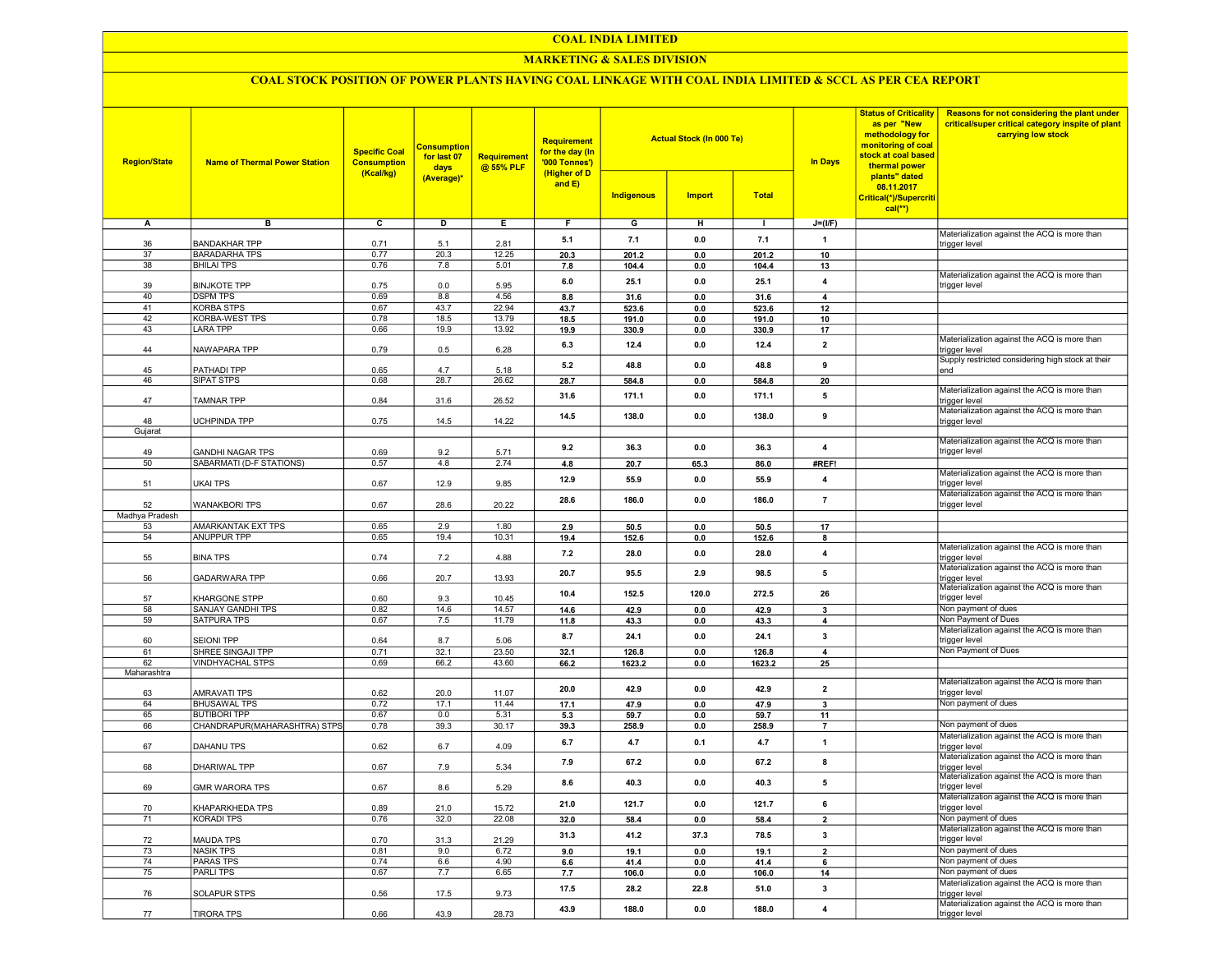#### COAL INDIA LIMITED

## MARKETING & SALES DIVISION

# COAL STOCK POSITION OF POWER PLANTS HAVING COAL LINKAGE WITH COAL INDIA LIMITED & SCCL AS PER CEA REPORT

| <b>Region/State</b>        | <b>Name of Thermal Power Station</b>       | <b>Specific Coal</b><br><b>Consumption</b><br>(Kcal/kg) | <b>Consumption</b><br>for last 07<br>days | Requirement<br>@ 55% PLF | Requirement<br>for the day (In<br>'000 Tonnes')<br>(Higher of D |                   | <b>Actual Stock (In 000 Te)</b> |                | <b>In Days</b>          | <b>Status of Criticality</b><br>as per "New<br>methodology for<br>monitoring of coal<br>stock at coal based<br>thermal power<br>plants" dated | Reasons for not considering the plant under<br>critical/super critical category inspite of plant<br>carrying low stock |
|----------------------------|--------------------------------------------|---------------------------------------------------------|-------------------------------------------|--------------------------|-----------------------------------------------------------------|-------------------|---------------------------------|----------------|-------------------------|-----------------------------------------------------------------------------------------------------------------------------------------------|------------------------------------------------------------------------------------------------------------------------|
|                            |                                            |                                                         | (Average)*                                |                          | and $E$ )                                                       | <b>Indigenous</b> | <b>Import</b>                   | <b>Total</b>   |                         | 08.11.2017<br>Critical(*)/Supercriti<br>$cal(**)$                                                                                             |                                                                                                                        |
| A                          | в                                          | с                                                       | D                                         | Е                        | F                                                               | G                 | н                               | $\blacksquare$ | $J=(I/F)$               |                                                                                                                                               |                                                                                                                        |
| 78                         | WARDHA WARORA TPP                          | 0.66                                                    | 5.2                                       | 4.71                     | 5.2                                                             | 137.9             | 0.0                             | 137.9          | 27                      |                                                                                                                                               |                                                                                                                        |
| Total of Western Region    |                                            |                                                         |                                           |                          |                                                                 |                   |                                 |                |                         | $\overline{0}$                                                                                                                                |                                                                                                                        |
| Southern<br>Andhra Pradesh |                                            |                                                         |                                           |                          |                                                                 |                   |                                 |                |                         |                                                                                                                                               |                                                                                                                        |
| 79                         | DAMODARAM SANJEEVAIAH TPS                  | 0.66                                                    | 12.2                                      | 13.85                    | 13.8                                                            | 112.5             | 0.0                             | 112.5          | 8                       |                                                                                                                                               | Materialization against the ACQ is more than<br>trigger level                                                          |
| 80                         | Dr. N.TATA RAO TPS                         | 0.77                                                    | 27.5                                      | 17.90                    | 27.5                                                            | 48.6              | 0.0                             | 48.6           | $\overline{\mathbf{2}}$ |                                                                                                                                               | Materialization against the ACQ is more than<br>trigger level                                                          |
| 81                         | PAINAMPURAM TPP                            | 0.59                                                    | 18.1                                      | 10.21                    | 18.1                                                            | 40.6              | 95.4                            | 135.9          | 8                       |                                                                                                                                               | Materialization against the ACQ is more than<br>trigger level                                                          |
| 82                         | RAYALASEEMA TPS                            | 0.76                                                    | 19.8                                      | 16.60                    | 19.8                                                            | 50.2              | 0.0                             | 50.2           | 3                       |                                                                                                                                               | Materialization against the ACQ is more than<br>trigger level                                                          |
| 83                         | SIMHADRI                                   | 0.78                                                    | 32.0                                      | 20.54                    | 32.0                                                            | 213.7             | 49.0                            | 262.6          | 8                       |                                                                                                                                               | Materialization against the ACQ is more than<br>trigger level<br>Materialization against the ACQ is more than          |
| 84                         | <b>SGPL TPP</b>                            | 0.53                                                    | 17.0                                      | 9.26                     | 17.0                                                            | 7.2               | 210.1                           | 217.3          | 13                      |                                                                                                                                               | trigger level                                                                                                          |
| 85                         | <b>VIZAG TPP</b>                           | 0.67                                                    | 9.9                                       | 9.20                     | 9.9                                                             | 91.2              | 0.0                             | 91.2           | 9                       |                                                                                                                                               | Less Supply of rakes from Railways                                                                                     |
| Karnataka<br>86            | <b>BELLARY TPS</b>                         | 0.63                                                    | 20.5                                      | 14.23                    | 20.5                                                            | 34.9              | 0.0                             | 34.9           | $\overline{2}$          |                                                                                                                                               | Materialization against the ACQ is more than<br>rigger level                                                           |
| 87                         | KUDGI STPP                                 | 0.63                                                    | 21.7                                      | 19.90                    | 21.7                                                            | 79.7              | 31.3                            | 111.0          | 5                       |                                                                                                                                               | Materialization against the ACQ is more than<br>trigger level                                                          |
| 88                         | RAICHUR TPS                                | 0.66                                                    | 19.7                                      | 14.98                    | 19.7                                                            | 77.1              | 0.0                             | 77.1           | 4                       |                                                                                                                                               | Materialization against the ACQ is more than<br>trigger level                                                          |
| 89                         | YERMARUS TPP                               | 0.62                                                    | 9.6                                       | 13.09                    | 13.1                                                            | 96.2              | 0.0                             | 96.2           | $\overline{7}$          |                                                                                                                                               | Materialization against the ACQ is more than<br>trigger level                                                          |
| <b>Tamil Nadu</b>          |                                            |                                                         |                                           |                          |                                                                 |                   |                                 |                |                         |                                                                                                                                               |                                                                                                                        |
| 90                         | METTUR TPS                                 | 0.81                                                    | 11.2                                      | 8.98                     | 11.2                                                            | 34.7              | 0.0                             | 34.7           | $\overline{\mathbf{3}}$ |                                                                                                                                               | Materialization against the ACQ is more than<br>trigger level                                                          |
| 91                         | METTUR TPS - II                            | 0.78                                                    | 8.1                                       | 6.16                     | 8.1                                                             | 54.1              | 0.0                             | 54.1           | $\overline{7}$          |                                                                                                                                               | Materialization against the ACQ is more than<br>trigger level<br>Materialization against the ACQ is more than          |
| 92                         | NORTH CHENNAI TPS                          | 0.82                                                    | 29.1                                      | 19.78                    | 29.1                                                            | 50.3              | 0.0                             | 50.3           | $\overline{\mathbf{2}}$ |                                                                                                                                               | trigger level<br>Materialization against the ACQ is more than                                                          |
| 93                         | <b>TUTICORIN TPS</b>                       | 0.96                                                    | 9.4                                       | 13.31                    | 13.3                                                            | 53.5              | 0.0                             | 53.5           | 4                       |                                                                                                                                               | trigger level<br>Materialization against the ACQ is more than                                                          |
| 94<br>Telangana            | <b>VALLUR TPP</b>                          | 0.72                                                    | 19.7                                      | 14.26                    | 19.7                                                            | 154.8             | 0.0                             | 154.8          | 8                       |                                                                                                                                               | trigger level                                                                                                          |
| 95                         | <b>BHADRADRI TPP</b>                       | 0.69                                                    | 10.9                                      | 9.83                     | 10.9                                                            | 88.2              | 0.0                             | 88.2           | 8                       |                                                                                                                                               |                                                                                                                        |
| 96                         | KAKATIYA TPS                               | 0.57                                                    | 12.6                                      | 8.33                     | 12.6                                                            | 150.0             | 0.0                             | 150.0          | 12                      |                                                                                                                                               |                                                                                                                        |
| 97                         | KOTHAGUDEM TPS (NEW)                       | 0.64                                                    | 13.6                                      | 8.46                     | 13.6                                                            | 106.6             | 0.0                             | 106.6          | 8                       |                                                                                                                                               |                                                                                                                        |
| 98                         | KOTHAGUDEM TPS (STAGE-7)                   | 0.50                                                    | 9.5                                       | 5.23                     | 9.5                                                             | 44.7              | 0.0                             | 44.7           | 5                       |                                                                                                                                               |                                                                                                                        |
| 99<br>100                  | <b>RAMAGUNDEM STPS</b><br>RAMAGUNDEM-B TPS | 0.62<br>0.77                                            | 33.9<br>0.1                               | 21.33<br>0.64            | 33.9<br>0.6                                                     | 122.4<br>11.6     | 0.0<br>0.0                      | 122.4<br>11.6  | 4<br>18                 |                                                                                                                                               |                                                                                                                        |
| 101                        | <b>SINGARENI TPP</b>                       | 0.58                                                    | 14.3                                      | 9.12                     | 14.3                                                            | 96.9              | 0.0                             | 96.9           |                         |                                                                                                                                               |                                                                                                                        |
| Total of Southern Region   |                                            |                                                         |                                           |                          |                                                                 |                   |                                 |                |                         | $\overline{0}$                                                                                                                                |                                                                                                                        |
| Eastern                    |                                            |                                                         |                                           |                          |                                                                 |                   |                                 |                |                         |                                                                                                                                               |                                                                                                                        |
| Bihar                      | <b>BARAUNI TPS</b>                         |                                                         |                                           |                          |                                                                 |                   |                                 |                |                         |                                                                                                                                               |                                                                                                                        |
| 102<br>103                 | <b>BARH I</b>                              | 0.63<br>0.67                                            | 5.5<br>8.3                                | 5.90<br>5.84             | 5.9<br>8.3                                                      | 71.0<br>76.8      | 0.0<br>0.0                      | 71.0<br>76.8   | 12<br>9                 |                                                                                                                                               |                                                                                                                        |
| 104                        | <b>BARH II</b>                             | 0.67                                                    | 16.5                                      | 11.67                    | 16.5                                                            | 153.5             | 0.0                             | 153.5          | 9                       |                                                                                                                                               |                                                                                                                        |
| 105                        | KAHALGAON TPS                              | 0.80                                                    | 39.1                                      | 24.62                    | 39.1                                                            | 150.9             | 5.6                             | 156.4          | $\overline{4}$          |                                                                                                                                               | Materialization against the ACQ is more than<br>trigger level                                                          |
| 106                        | MUZAFFARPUR TPS                            | 0.77                                                    | 5.7                                       | 3.95                     | 5.7                                                             | 77.8              | 0.0                             | 77.8           | 14                      |                                                                                                                                               | Materialization against the ACQ is more than<br>trigger level                                                          |
| 107                        | <b>NABINAGAR STPP</b>                      | 0.58                                                    | 17.8                                      | 15.21                    | 17.8                                                            | 205.1             | 0.0                             | 205.1          | 12                      |                                                                                                                                               |                                                                                                                        |
| 108                        | NABINAGAR TPP                              | 0.69                                                    | 16.2                                      | 9.06                     | 16.2                                                            | 46.7              | 0.0                             | 46.7           | $\mathbf{3}$            |                                                                                                                                               | Materialization against the ACQ is more than<br>trigger level                                                          |
| Jharkhand<br>109           | <b>BOKARO TPS 'A' EXP</b>                  | 0.57                                                    | 6.5                                       | 3.78                     | 6.5                                                             | 111.9             | 0.0                             | 111.9          | 17                      |                                                                                                                                               |                                                                                                                        |
| 110                        | CHANDRAPURA(DVC) TPS                       | 0.61                                                    | 6.9                                       | 4.06                     | 6.9                                                             | 133.3             | 11.5                            | 144.8          | 21                      |                                                                                                                                               |                                                                                                                        |
| 111                        | JOJOBERA TPS                               | 0.69                                                    | 3.5                                       | 2.18                     | 3.5                                                             | 46.2              | 0.0                             | 46.2           | 13                      |                                                                                                                                               |                                                                                                                        |
| 112                        | <b>KODARMA TPP</b>                         | 0.62                                                    | 13.1                                      | 8.23                     | 13.1                                                            | 126.9             | 20.4                            | 147.2          | 11                      |                                                                                                                                               |                                                                                                                        |
| 113                        | MAHADEV PRASAD STPP                        | 0.70                                                    | 6.9                                       | 5.01                     | 6.9                                                             | 30.5              | 0.0                             | 30.5           | 4                       |                                                                                                                                               | Materialization against the ACQ is more than<br>trigger level                                                          |
| 114                        | MAITHON RB TPP                             | 0.64                                                    | 10.6                                      | 8.89                     | 10.6                                                            | 223.1             | 0.0                             | 223.1          | 21                      |                                                                                                                                               |                                                                                                                        |